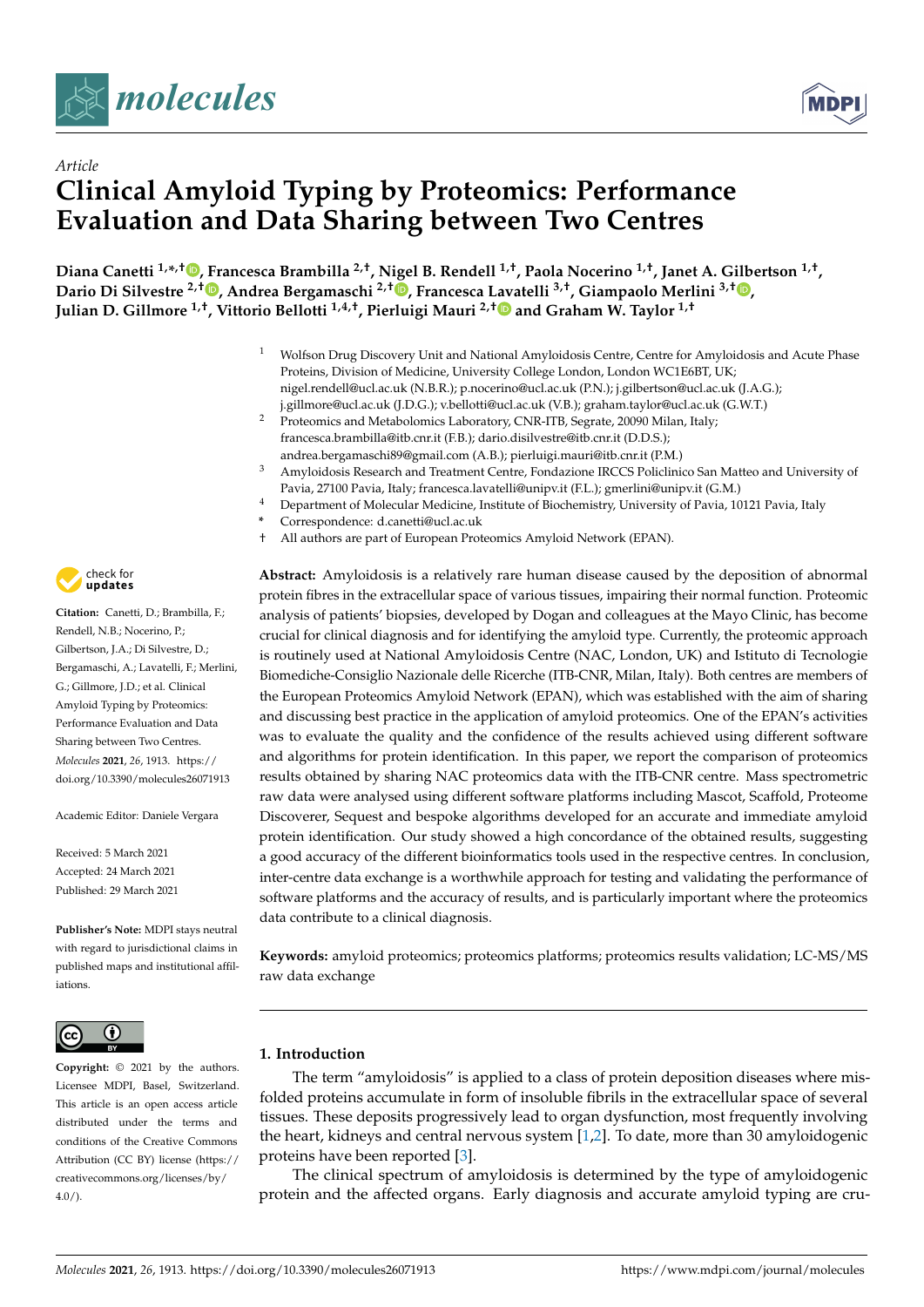cial since organ dysfunction increases with continuing amyloid deposition. An accurate diagnosis of amyloidosis involves the analysis of tissue biopsy from the affected organ or, alternatively, using the less invasive procedure of subcutaneous fat aspiration. Tissue biopsies are commonly formalin-fixed paraffin-embedded (FFPE), which is one of the most common methods for storing tissue samples. Collected samples are stained with Congo Red (CR) dye, and amyloid fibrils are detected by the typical birefringence under polarised light [\[4\]](#page-6-3).

To identify the amyloid protein, immunological staining approaches, such as immunohistochemistry (IHC), have been proven to be the gold standard [\[5](#page-6-4)[,6\]](#page-6-5). IHC has limitations in terms of specificity and sensitivity, depending on the type of amyloid and the available antibodies. However, despite its disadvantages, IHC is still the most common technique for identifying amyloid deposits.

More recently, in view of the IHC limitations, some clinical centres have started to rely entirely on mass spectrometry (MS)-based proteomics methods for amyloid typing [\[7](#page-6-6)[–9\]](#page-6-7). MS-based proteomics has become a well-established approach [\[9–](#page-6-7)[11\]](#page-6-8) and is employed for both basic research and clinical diagnosis of amyloidosis. The use of laser capture microdissection (LCM) allows the precise selection of amyloid material (CR positive) for MS analysis, and LCM-MS is now considered a robust method for amyloid typing [\[9,](#page-6-7)[11\]](#page-6-8).

There are relatively few proteomics platforms dedicated to the analysis of amyloid around the world. The need to define common standard procedures and share experiences on several topics concerning amyloid proteomics and related methodologies led to the formation of the European Proteomics Amyloid Network (EPAN) in 2017. In this context, an inter-centre study focused on LC-MS/MS raw data exchange was carried out at National Amyloidosis Centre (NAC) in London and Istituto di Tecnologie Biomediche-Consiglio Nazionale delle Ricerche (ITB-CNR) based in Milan.

The NAC proteomics platform operates regularly as a clinical diagnostic test for amyloidosis and also for research into the pathogenesis of the disease. Since 2012, more than 2000 clinical samples, which include various tissue types, have been analysed by MS. The experience of the NAC in running a UK-accredited amyloid proteomics service to type amyloid, together with the benefits and limitations of the approach, have recently been reported [\[11\]](#page-6-8). Proteomics results are directly linked to the patient database, and by means of an algorithm it is possible to automatically identify the most likely amyloidogenic protein [\[11\]](#page-6-8). The common amyloidogenic proteins identified by proteomics in NAC's patient database are apolipoproteins ApoA-I, ApoA-IV, ApoC-II, ApoC-III, atrial natriuretic peptide, fibrinogen A $\alpha$  chain (FibA $\alpha$ ), gelsolin (GSN), immunoglobulin light chains  $\kappa$  and λ, heavy chain, insulin, leukocyte cell-derived chemotaxin-2 (LECT2), lysozyme (LYZ), β2-microglobulin (B2M), semenogelin, serum amyloid A (AA) and transthyretin (TTR). The amyloidogenic status of galectin-7 has recently been challenged [\[12\]](#page-6-9), and this is now under consideration by our consortium. NAC proteomics facility has recently been formally accredited by the UK Accreditation Scheme (UKAS) as part of the National Amyloidosis Centre's diagnostic services [\[11\]](#page-6-8).

ITB-CNR has applied gel-free proteomics to study amyloidosis since 2008 in collaboration with Hospital San Matteo (HSM) in Pavia. In particular, it has mainly analysed fat aspirate samples, and liver and cardiac tissues, supplied by HSM. Of note, analysed samples concern critical cases unsolved by IHC and are prepared without LCM. ITB-CNR developed the α-value algorithm to diagnose the four main types of amyloidosis, AL lambda and kappa, and TTR and AA, based on label-free approach [\[10\]](#page-6-10). Additionally, ITB-CNR applies systems biology approach to connect the thousands identified proteins into functional networks [\[13\]](#page-6-11).

The present work is focused on the comparison of the amyloid proteomics results obtained in the two centres based in London and Milan. We report our experience of exchanging the mass spectrometry raw data for evaluating the quality and the confidence of our results achieved through the use of different software platforms and algorithms for amyloid protein identification.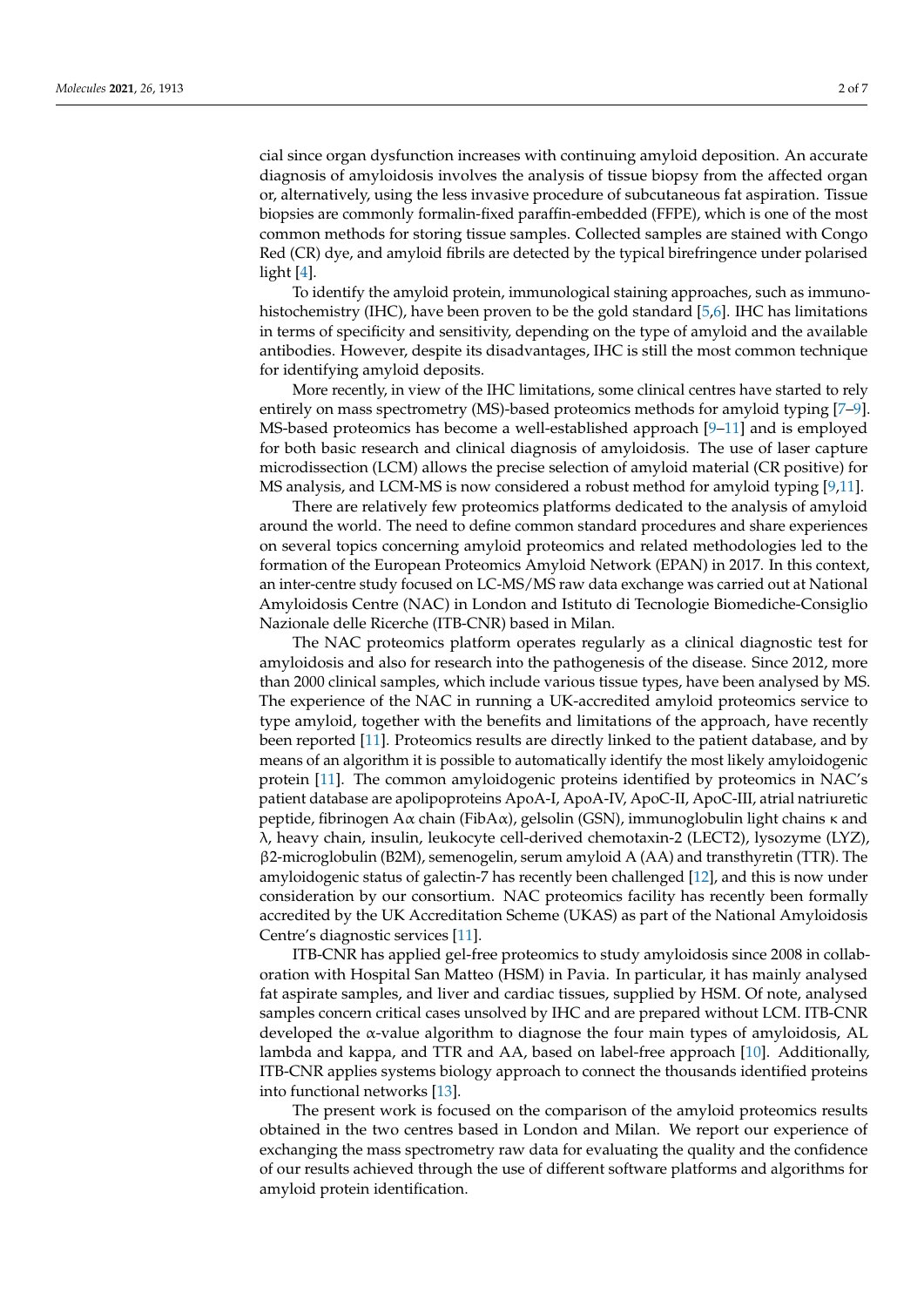#### **2. Results**

In the context of EPAN data exchange working group, forty LC-MS/MS raw data files were sent from NAC to ITB-CNR in order to be re-processed with their bioinformatics tools.

Mass spectrometer raw data of seven fat aspirates and thirty-three FFPE samples from different tissue types (Table [1\)](#page-2-0) were selected from NAC database for re-analysis by ITB-CNR proteomics platform. The clinical information on the patients was not provided in order to blind the analysis. These had been previously typed by proteomics together with biochemical (morphology, IHC and genetics) and clinical presentation as AL  $(\kappa)$  (5), AL (λ) (10), ApoA-I (1), ApoA-IV (1), B2M (1), DNJB9, a marker of fibrillary glomerular nephritis (FGN) (2), fibrinogen Aα (2), heavy chain (2), insulin (1), LECT2 (1), lysozyme (2), SAA (2), semenogelin (1) and TTR (6). Samples were also included where the identification was uncertain (1) and where no amyloid signatures were detected (2). Raw data were reanalysed by Proteome Discoverer software and updated  $\alpha$ -value algorithm; specifically, the four main amyloidosis proteins were extended to include seven others (LECT2, lysozyme, semenogelin, heavy chain, insulin, DNJB9 and fibrinogen).

<span id="page-2-0"></span>**Table 1.** National Amyloidosis Centre (NAC) proteomics data analysed by Istituto di Tecnologie Biomediche-Consiglio Nazionale delle Ricerche (ITB-CNR). The Table shows the proteomics results obtained by the single centres, and the analysed tissue types: formalin-fixed paraffin-embedded (FFPE) biopsies (samples from 1 to 33), fat aspirates (samples from 34 to 40), and the agreement of final results between the two centres.

| Sample No.     | $\bf NAC$            | <b>ITB-CNR</b>                | <b>Tissue Type</b>   | Agreed      |
|----------------|----------------------|-------------------------------|----------------------|-------------|
| 1              | LECT2                | LECT2                         | renal                | Υ           |
| $\overline{c}$ | <b>LYZ</b>           | <b>LYZ</b>                    | renal                | Υ           |
| 3              | Uncertain            | $LYZ/AL(\lambda)/Heavy$ chain | renal                | Υ           |
| 4              | $AL(\lambda)$        | $AL(\lambda)$                 | renal                | Υ           |
| 5              | AA                   | AA                            | renal                | Y           |
| 6              | DNJB9 (FGN)          | DNJB9 (FGN)                   | renal                | Υ           |
| 7              | DNJB9 (FGN)          | DNJB9 (FGN)                   | renal                | Y           |
| 8              | Fibrinogen $A\alpha$ | Fibrinogen $A\alpha$          | renal                | Y           |
| 9              | Heavy chain          | Heavy chain                   | renal                | Υ           |
| 10             | $AL(\kappa)$         | $AL(\kappa)$                  | renal                | Υ           |
| 11             | Fibrinogen $A\alpha$ | Fibrinogen $A\alpha$          | renal                | Υ           |
| 12             | AL $(\lambda)$       | $AL(\lambda)$                 | cardiac              | Υ           |
| 13             | <b>TTR</b>           | <b>TTR</b>                    | cardiac              | Y           |
| 14             | <b>TTR</b>           | <b>TTR</b>                    | cardiac              | Y           |
| 15             | ApoA-IV              | ApoA-IV                       | cardiac              | Y           |
| 16             | <b>TTR</b>           | <b>TTR</b>                    | myocardial           | Υ           |
| 17             | Insulin              | Insulin                       | soft tissue          | Υ           |
| 18             | AL $(\lambda)$       | $AL(\lambda)$                 | soft tissue          | Υ           |
| 19             | Heavy chain          | Heavy chain                   | soft tissue          | Υ           |
| 20             | AL $(\lambda)$       | $AL(\lambda)$                 | lung parenchyma      | Υ           |
| 21             | $AL(\kappa)$         | $AL(\kappa)/(\lambda)$        | lung parenchyma      | $\mathbf N$ |
| 22             | B2M                  | B2M                           | liver                | Υ           |
| 23             | <b>LYZ</b>           | <b>LYZ</b>                    | liver                | Υ           |
| 24             | AL $(\lambda)$       | $AL(\lambda)$                 | salivary gland       | Υ           |
| 25             | ApoA-I               | <b>TTR</b>                    | bone marrow trephine | $\mathbf N$ |
| 26             | AA                   | AA                            | thyroid              | Υ           |
| 27             | $AL(\lambda)$        | $AL(\lambda)$                 | jejunal              | Υ           |
| 28             | <b>TTR</b>           | <b>TTR</b>                    | pancreas             | Υ           |
| 29             | Semenogelin          | Semenogelin                   | prostate             | Y           |
| 30             | $AL(\kappa)$         | $AL(\kappa)$                  | vocal cord           | Υ           |
| 31             | AL(k)                | AL(K)                         | tongue               | Υ           |
| 32             | AL $(\lambda)$       | $AL(\lambda)$                 | urethral             | Υ           |
| 33             | AL(k)                | $AL(\kappa)/(\lambda)$        | skin                 | N           |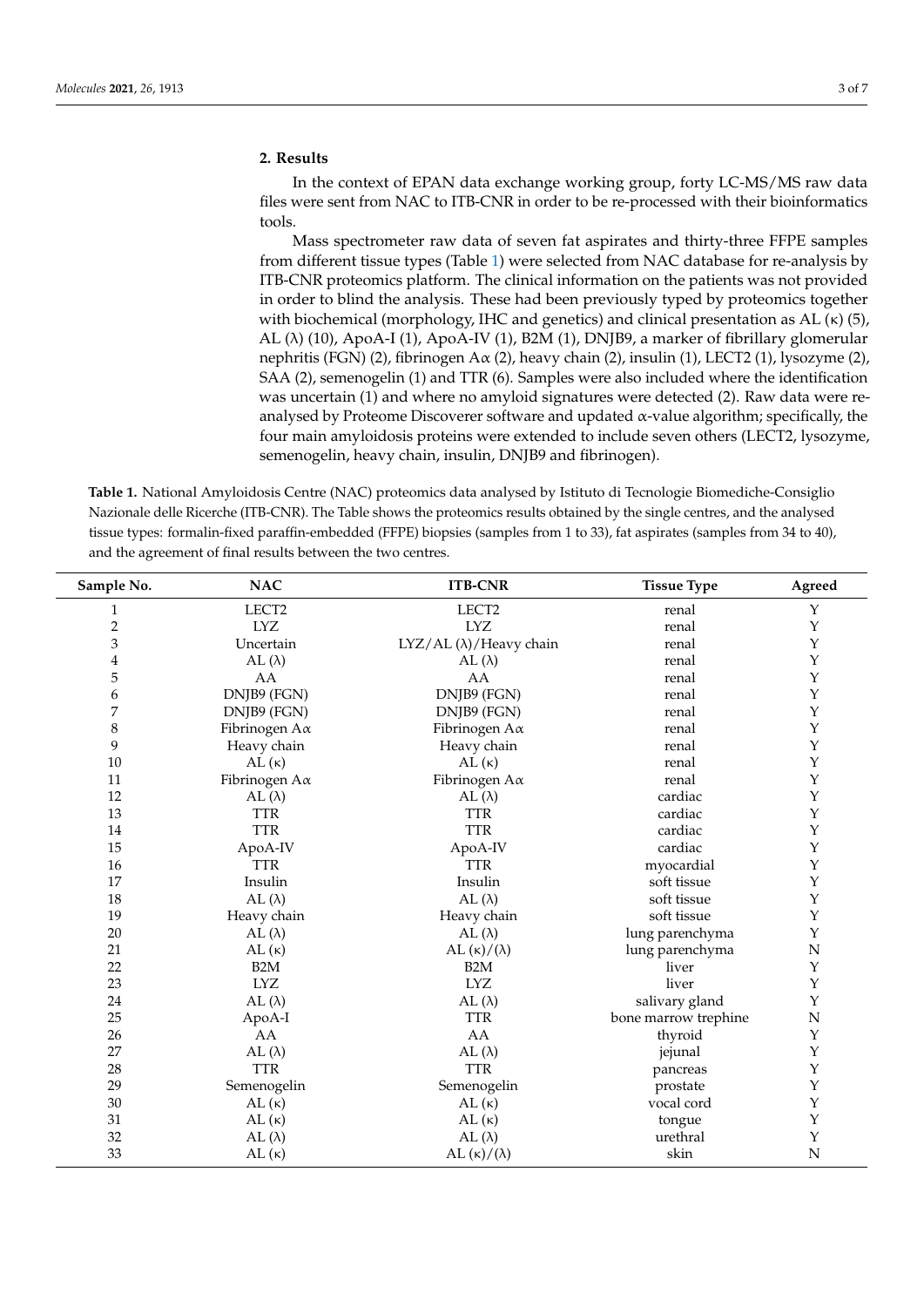| Sample No. | <b>NAC</b>           | <b>ITB-CNR</b>                                          | <b>Tissue Type</b> | Agreed       |
|------------|----------------------|---------------------------------------------------------|--------------------|--------------|
| 34         | AL $(\lambda)$       | $AL(\lambda)$                                           | fat aspirates      | $\check{ }$  |
| 35         | No Amyloid Signature | FibA $\alpha$ /AL $(\kappa)$ /no Amyloid<br>Signature   | fat aspirates      | $\check{ }$  |
| 36         | $AL(\lambda)$        | $AL(\lambda)$                                           | fat aspirates      | $\check{ }$  |
| 37         | AL $(\lambda)$       | AL $(\lambda)$                                          | fat aspirates      | Υ            |
| 38         | <b>TTR</b>           | <b>TTR</b>                                              | fat aspirates      | $\checkmark$ |
| 39         | <b>TTR</b>           | <b>TTR</b>                                              | fat aspirates      | Υ            |
| 40         | No Amyloid Signature | $AL(\lambda)/FibA\alpha/DNAJB9/no$<br>Amyloid Signature | fat aspirates      | $\checkmark$ |

**Table 1.** *Cont.*

The results are shown in Table [1.](#page-2-0) Proteomics data agreed for 34/40 samples (85%) (Figure [1\)](#page-3-0). These included AL (κ) (3), AL( $\lambda$ ) (10), ApoA-IV (1), B2M (1), DNJB9 (2), fibrinogen  $A\alpha$  (2), heavy chain (2), insulin (1), LECT2 (1), lysozyme (2), SAA (2), semenogelin (1) and TTR (6) cases (Table [1\)](#page-2-0). In three cases there was an apparent conflict because the ITB-CNR definitions did not originally include "no amyloid signature" or "uncertain", and samples were initially typed on the most obvious protein identification. On re-examination, there was agreement in three further samples: in the Congo red negative sample (#35, #40, Table [1\)](#page-2-0) neither laboratory detected the amyloid signatures (SAP, ApoA-IV and ApoE) although other proteins (FibAα, kappa and lambda) were present, and in the one uncertain sample (#3, Table [1\)](#page-2-0) multiple amyloid proteins were identified in both laboratories (Supplementary Tables S1 and S2).

<span id="page-3-0"></span>

AA

LYZ

Semenogelin **TTR** 

# MS raw data comparison

**Agreed Agreed after review**  $\equiv \kappa/\lambda$  TTR

**Figure 1.** Mass Spectrometry (MS) raw data comparison between London (NAC) and Milan (ITB-**Figure 1.** Mass Spectrometry (MS) raw data comparison between London (NAC) and Milan (ITB-CNR) proteomics platforms. CNR) proteomics platforms.

There were 3/40 cases where the ITB-CNR and NAC results were not in agreement. The ITB-CNR algorithm since both immunoglobulin  $\kappa$  and  $\lambda$  were detected with a very approach to evaluate and improve methods, the performance of software platforms and similar α-values. An ApoA-I sample (#25, Table [1\)](#page-2-0) was classified as TTR by ITB-CNR proteomics group, although ApoA-I was identified with higher  $\alpha$ -value (207) than TTR (72). Mascot analysis at NAC identified ApoA-I as the top scoring protein (3877). Other potential amyloidogenic proteins, such as TTR and immunoglobulin κ, were detected at NAC with much Mascot lower scores (320 and 113, respectively). The clinical and biochemical data were also consistent with ApoA-I amyloidosis.  $\frac{1}{\sqrt{1-\frac{1}{\sqrt{1-\frac{1}{\sqrt{1-\frac{1}{\sqrt{1-\frac{1}{\sqrt{1-\frac{1}{\sqrt{1-\frac{1}{\sqrt{1-\frac{1}{\sqrt{1-\frac{1}{\sqrt{1-\frac{1}{\sqrt{1-\frac{1}{\sqrt{1-\frac{1}{\sqrt{1-\frac{1}{\sqrt{1-\frac{1}{\sqrt{1-\frac{1}{\sqrt{1-\frac{1}{\sqrt{1-\frac{1}{\sqrt{1-\frac{1}{\sqrt{1-\frac{1}{\sqrt{1-\frac{1}{\sqrt{1-\frac{1}{\sqrt{1-\frac{1}{\sqrt{1-\frac{1}{\sqrt{1-\frac{1}{\sqrt{1-\frac{1$ Two NAC AL (κ) cases (#21 and #33, Table [1\)](#page-2-0) were reported as ambiguous AL ( $\kappa/\lambda$ ) by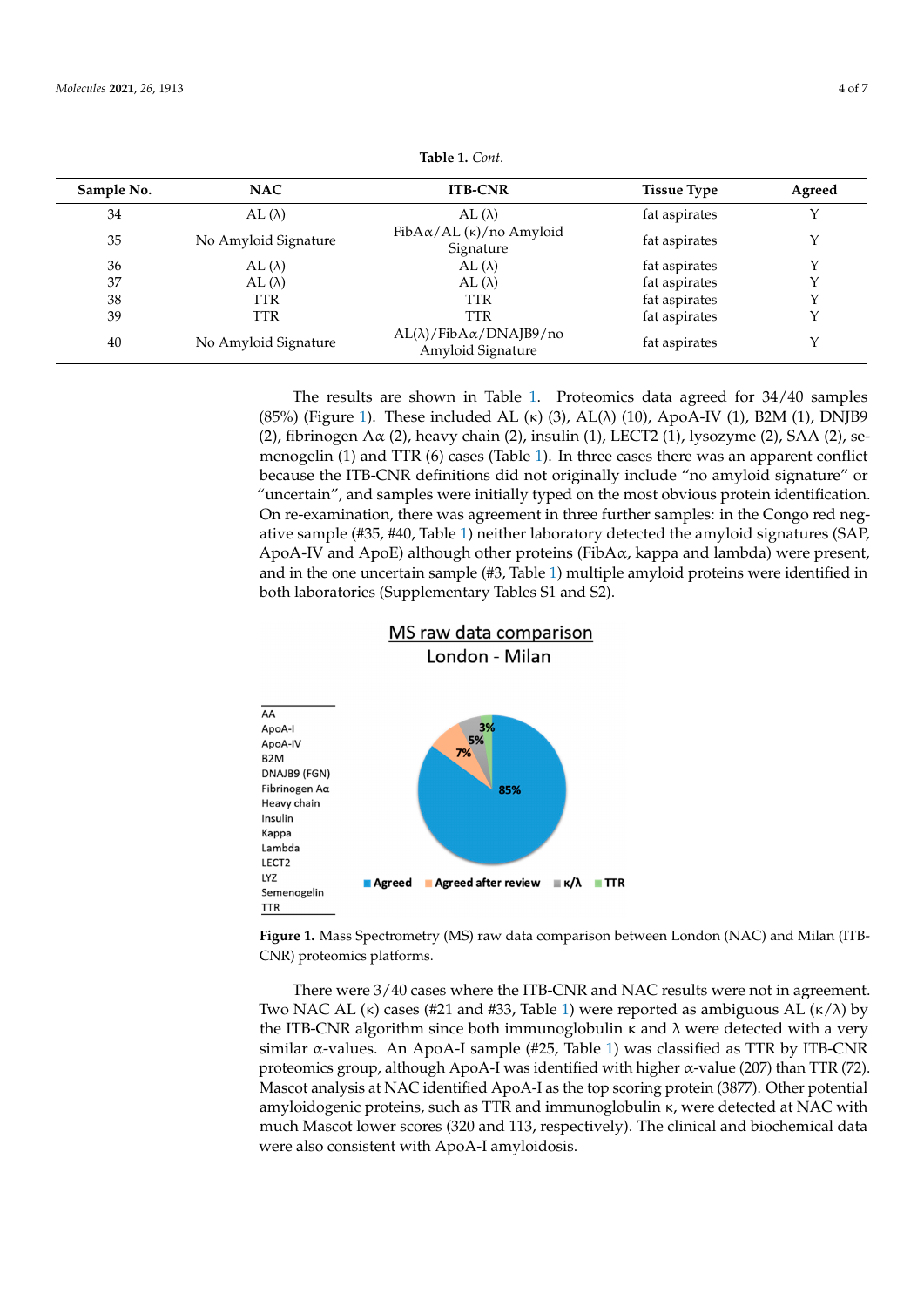### **3. Discussion**

Sharing experimental procedures and discussing best practices is a remarkable approach to evaluate and improve methods, the performance of software platforms and the accuracy of amyloid proteomics analysis from the sample preparation to the mass spectrometry data processing. The collaboration between amyloid proteomics platforms can help to standardise procedures and narrow knowledge gaps on the natural history of the disease.

Here, we report an inter-centre validation study comparing proteomics data obtained through different software platforms and bioinformatics tools.

Our work showed a high concordance (92.5%, 37/40 total samples) between the proteomics data obtained in London and Milan, part of European Proteomics Amyloid Network (EPAN). This study demonstrated an excellent level of performance of the different bioinformatics tools used by London and Milan proteomics centres.

In a small proportion of NAC MS raw data analysed at ITB-CNR, the results disagreed. In some cases, this arose from a difference in reporting procedures. At the NAC, we report samples as no amyloid signature in cases where only one of the Mayo Clinic's signature proteins (SAP, ApoA-IV and ApoE) is present. We currently do not include vitronectin as a signature protein even though it has been proposed as a signature protein [\[14](#page-6-12)[,15\]](#page-6-13) and is present in the majority of NAC amyloid samples. Similarly, where more than one amyloid protein is present with similar scores, and in the absence of other clinical or biochemical markers, we would determine the sample as uncertain rather than select the highest scoring protein. With AL patients, both immunoglobulin κ and λ are often present, and the NAC diagnosis of AL  $(\kappa)$  or AL  $(\lambda)$  is based on the light chain constant region score, moderated by the inclusion of any variable light chain regions that are present, together with clinical factors such as the presence of a light chain clone. Not all of this information was available at ITB-CNR. These data seem to indicate that the  $\alpha$ -value alone is insufficient to distinguish between AL ( $\kappa$ ) and AL ( $\lambda$ ) amyloid. However, the  $\alpha$ -value requires the evaluation of AL kappa and lambda levels in the specific reference tissues for determining the baseline noise. In particular, the two ambiguous cases were related to lung parenchyma and skin samples, never analysed for characterizing the baseline noise. Identifying ApoA-I and heavy chain amyloid purely by proteomics can be challenging since they can both be found in many Congo-red-positive tissue samples. ApoA-I is not usually included in the ITB-CNR α-value algorithm for amyloid classification and, in the absence of clinical and other data, it was misidentified as the next highest scoring protein, TTR. Since TTR amyloid is common in the elderly, the identification of TTR as a co-deposited amyloid protein cannot be excluded.

Of note, when  $\alpha$ -value was updated with additional amyloid proteins, such as lysozyme, insulin and semenogelin, the identification of amyloidosis subtyping resulted in agreement with NAC findings.

Although the two centres applied different procedures in terms of search engine platforms and algorithms, the comparison allowed a very good concordance (>92%).

These findings indicate that the MS-based approach is robust, sensitive and less affected by biases than antibody-based methods. The availability of untargeted proteomic profiles permits the re-evaluation of data and the consideration of new subtypes. This is useful for the definition of different panels composed of different biomarkers leading to a high-precision diagnosis and the eligibility of the patients to specific therapeutic treatments, translating basic research to real-life and transforming medicine from evidence-based to personalised.

This is the first inter-laboratory comparison of amyloid proteomics raw data analysed using different search engines, different analysts and applying the algorithms currently in use at each centre. This approach, which was initiated at the first European Proteomics Amyloid Network meeting in London in 2017, offers a simple and inexpensive model for future accreditation studies.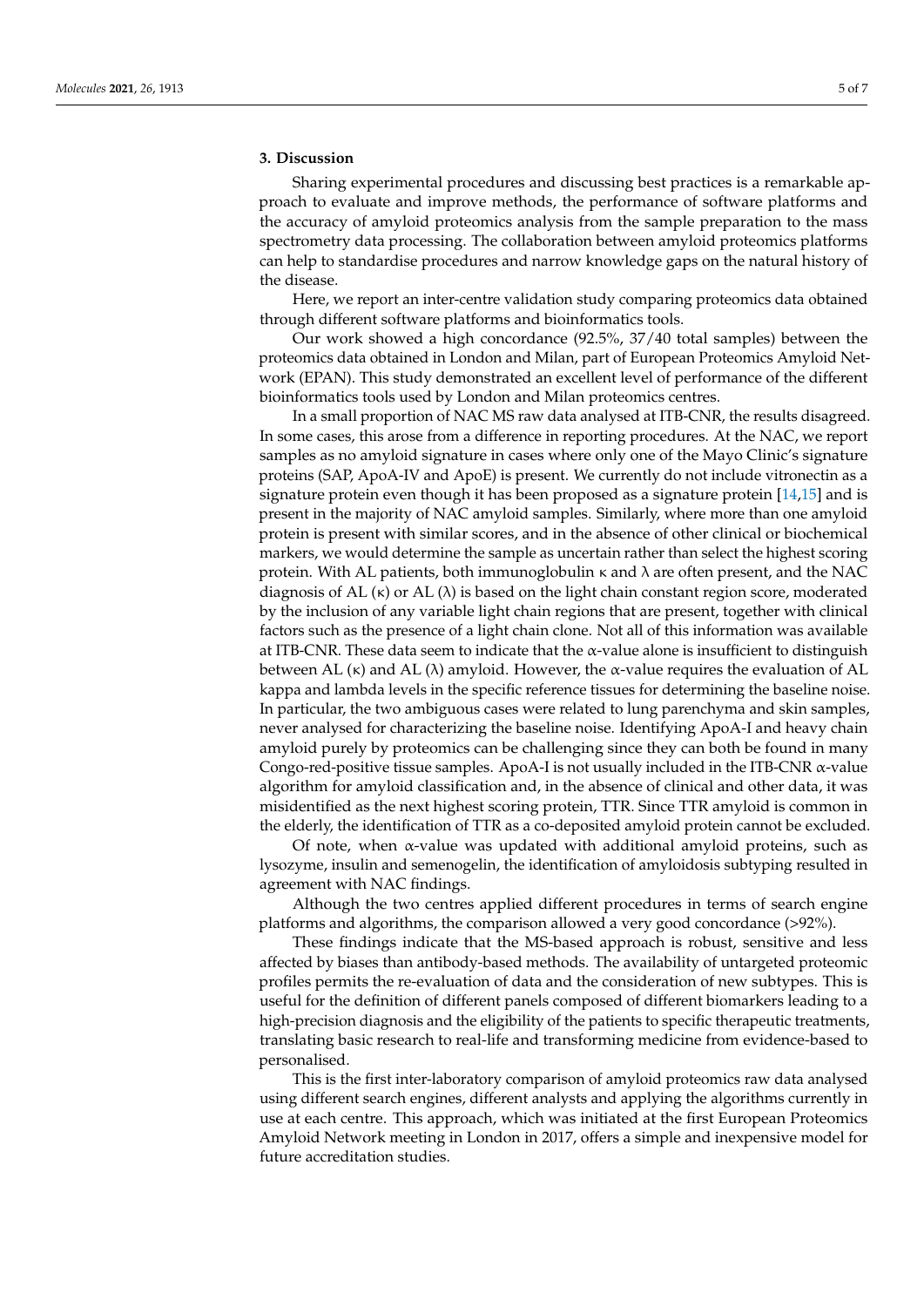A scheme of NAC and ITB-CNR proteomics data analysis workflow is shown in Figure [2.](#page-5-0)

<span id="page-5-0"></span>

#### **MS raw data processing**

**Figure 2.** Scheme of proteomics data analysis at ITB-CNR and NAC facilities. **Figure 2.** Scheme of proteomics data analysis at ITB-CNR and NAC facilities.

### **Supplementary Materials:** The following are available online at www.mdpi.com/1420- *4.1. Proteomics Analysis at NAC*

FFPE tissue biopsies and unfixed fat aspirates were obtained from patients attending the UK NHS National Amyloidosis Centre and also received from other clinical centres for immunochemical and proteomics characterization. Proteomics analysis procedure has been previously described in detail [\[11\]](#page-6-8). MS raw data were processed by Mascot software (Matrix Science, London, UK) using the Swiss-Prot human database, together with additional amyloid protein variant databases. Mascot search parameters were trypsin as proteolytic enzyme; two missed cleavage sites; MS tolerance of 10 ppm; 0.6 Da for MS/MS fragments; methionine oxidation as variable modification; N-methyl lysine included as significance threshold at  $p < 0.05$ . Proteomics results are linked to the NAC database, and  $\omega$  declares of Helsinki, and approved by the Institution of Helsinki, and approved by the Royal Free Royal Free Royal Free Royal Free Royal Free Royal Free Royal Free Royal Free Royal Free Royal Free Royal Free Royal Fr Hospital Ethics committee (REC/06/Q0501/42). the most likely amyloidogenic protein is displayed by using an algorithm, which has been variable modification when required  $[16]$ ; included charge states  $+2$ ,  $+3$  and  $+4$ ; and a previously described [\[11\]](#page-6-8).

In addition, Mascot output data were also analysed and validated by running Scaffold 4.9.0 (Proteome Software, Inc., Portland, OR). Scaffold filtering parameters for protein identification were protein threshold confidence level >99%, with a minimum of two assigned peptides and a probability >95%.

**Conflicts of Interest:** The authors declare no conflict of interest. NAC database in order to be re-analysed by ITB-CNR centre. LC-MS/MS raw data of thirty-three FFPE and seven fat aspirates were selected from

#### *4.2. Proteomics Data Analysis at ITB-CNR*

 $SEQUEST$  algorithm. Matches between spectra were only retained if they had a minimum Xcorr of 2.0 for  $+1$ , 2.5 for  $+2$  and 3.5 for  $+3$  charge state, respectively; protein rank was <5%. For amyloidosis subtyping, which involves evaluating which specific amyloid protein was prevalent in each patient, a parameter (α-value) was calculated; this was obtained by normalizing the patient over control ratio (>3) of each biomarker's spectral count [\[10\]](#page-6-10); *Applied pathology*. **1985**, *3*, 5–17.  $\alpha$ -value was updated with amyloid proteins suggested by NAC deducing baseline value for each amyloidogenic protein from non-specific-subtype affected samples. MS raw data obtained by NAC were processed by Discoverer 1.4 software, based on fixed to 1, while peptide confidence was fixed to "high". In addition, the FDR was set to

 $S$ upplementary Materials: The following are available online, Table S1: NAC raw data analysed at 7. Theis, J.D.; Dasari, S.; et al. Shotgun-proteomics-based clinical testing for diagnosis and classification of amyloidosis. *J Mass*  ITB-CNR, Table S2: NAC raw data analysed at NAC.